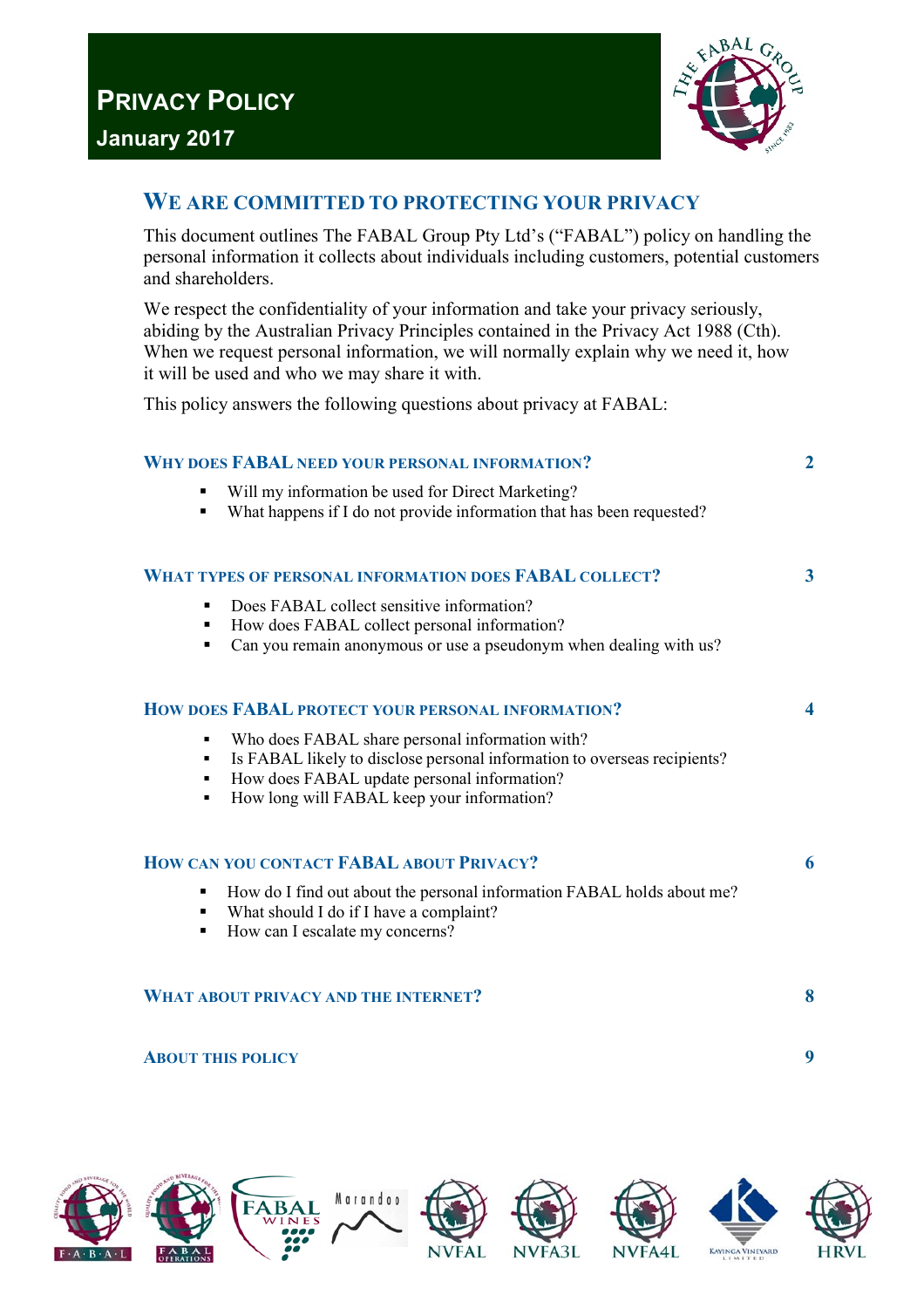

# **WHY DOES FABAL NEED YOUR PERSONAL INFORMATION?**

Understanding and meeting our customers' needs over the course of their lifetime is a central part of our business. We do this by providing financial products and services under various brands offered by businesses within the FABAL group. To do this effectively, we need to collect certain personal information.

In this Privacy Policy, personal information is any information that could identify you or be used to establish your identity.

The types of financial products and services we provide include:

- investment products
- advice and administration services
- management of investment assets.

FABAL mainly collects, holds, uses and discloses customers' personal information so we can establish, manage and provide these products and financial services. We may also use and disclose your information for purposes related to those mentioned above, such as arranging for services to be provided by third parties and enhancing our customer service and product options (see the next section 'Will my personal information be used for Direct Marketing').

We also hold personal information about our shareholders and shareholders within our group. This is used to fulfil our legal obligations and to keep shareholders informed of FABAL's business performance and the products and services we provide.

In addition, some laws require us to collect personal information. These include the Anti-Money Laundering and Counter-Terrorism Financing Act 2006 (Cth) and the Corporations Act 2001 (Cth.

# **WILL MY PERSONAL INFORMATION BE USED FOR DIRECT MARKETING?**

We may also use your personal information to keep you informed about the range of financial products and services offered by the FABAL group. These may include wine sales.

You can opt out of receiving direct marketing information from us at any time (see the 'How can you contact FABAL about privacy?' section below).

# **WHAT HAPPENS IF I DO NOT PROVIDE INFORMATION THAT HAS BEEN REQUESTED?**

It's your choice whether to provide your information. However, if you don't, we may be unable to fulfil your request for a specific product or service. If you are seeking limited financial services, it may also affect our ability to properly analyse your personal circumstances.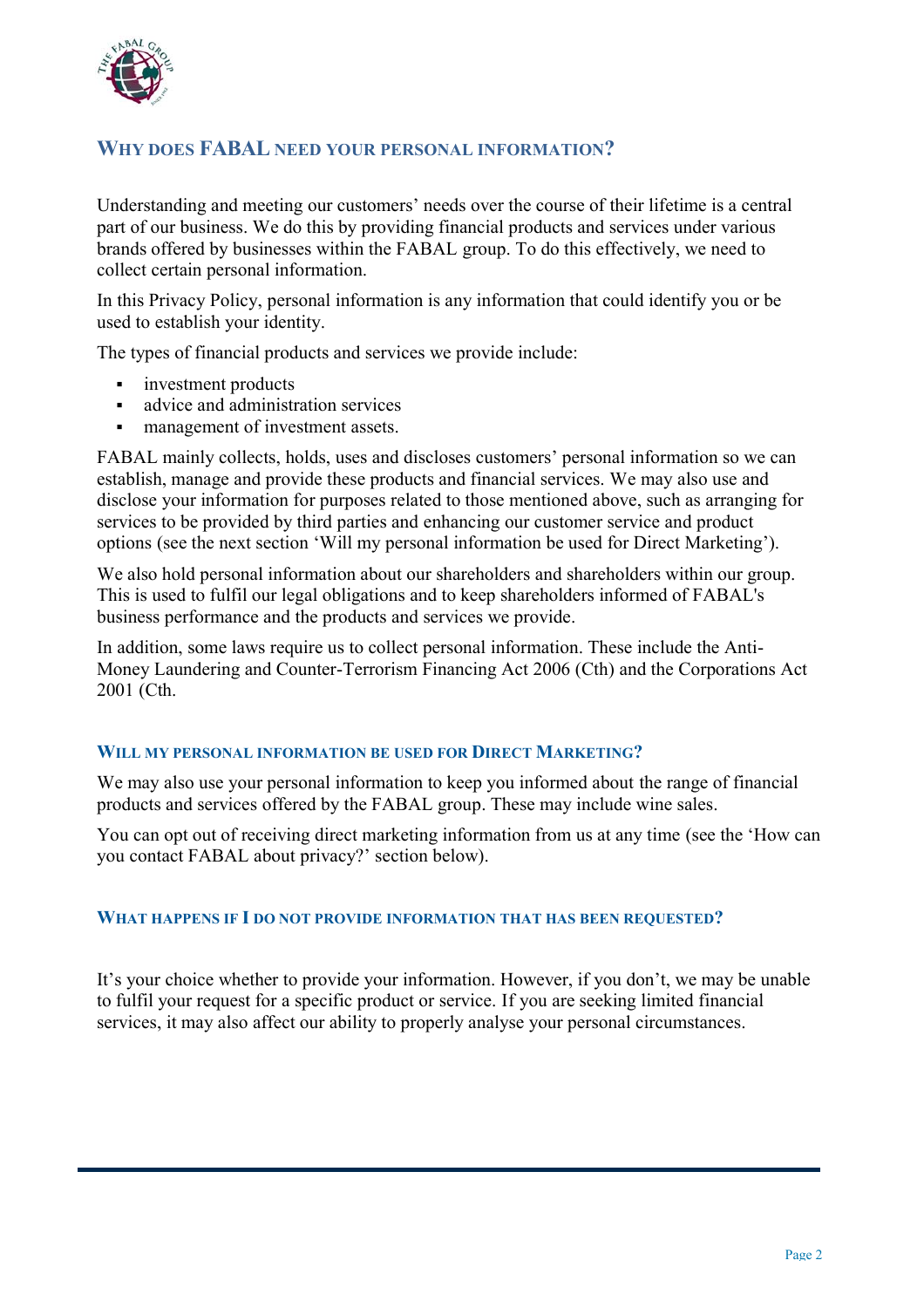

# **WHAT TYPES OF PERSONAL INFORMATION DOES FABAL COLLECT?**

We may ask for a range of personal information to assist us in providing you with relevant products and services. The information we may request includes (but is not limited to) name, address, date of birth, contact details, income, tax file numbers, account balances, tax and financial statements, employment details and citizenship status.

# **DOES FABAL COLLECT SENSITIVE INFORMATION?**

We sometimes need to collect and use sensitive information, such as when we consider applications for some investment products.

Sensitive information includes information or an opinion relating to a person's racial or ethnic origin, political views or memberships, religious beliefs or affiliations, membership of a professional or trade association or trade union, sexual orientation or practices and criminal record. It also includes information about a person's health and medical history.

The Australian Privacy Principles set out restrictions about the way sensitive information can be used.

Unless you give us your consent, or if we are required or permitted by law, we will only use or disclose sensitive information for the purposes for which it was provided.

# **HOW DOES FABAL COLLECT PERSONAL INFORMATION?**

FABAL will collect your personal information directly from you where this is reasonable and practical. We gather this information either through applications or other forms that you complete, or by recording the information you provide via phone calls, interviews and other forms of communication.

We may also collect personal information from external sources. Examples of the people or organisations who may provide us with information are:

- **financial advisers**
- people authorised by you (such as lawyers or accountants)
- **•** credit providers
- public sources of information (such as telephone directories)
- market research organisations (through surveys or telephone polls)
- third-party brokers (such as insurance and mortgage brokers)
- credit reporting bodies.

When we are provided with personal information about an individual from a third party, we seek to ensure the individual is aware of certain matters, such as FABAL's identity and our contact details.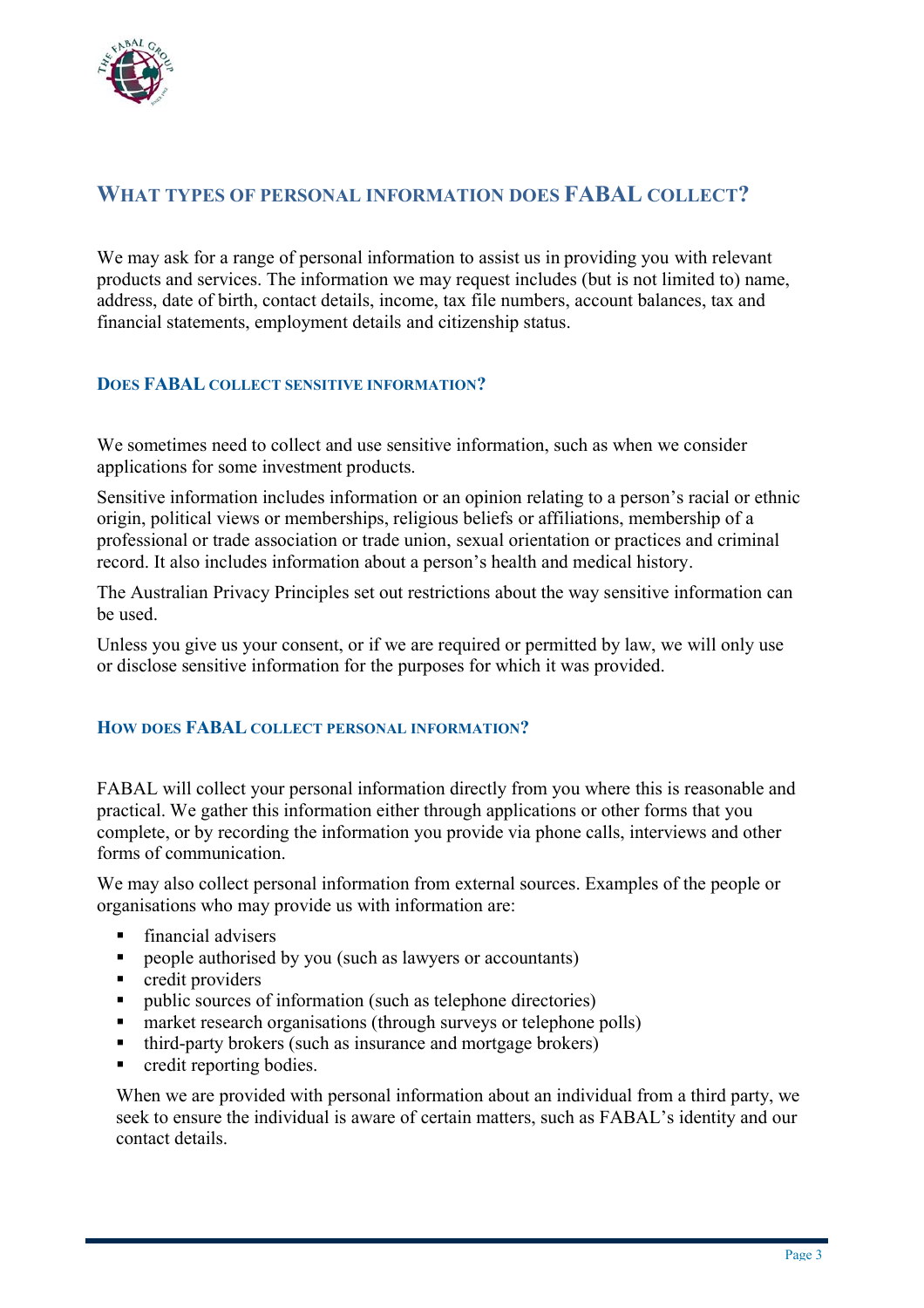

#### **CAN YOU REMAIN ANONYMOUS OR USE A PSEUDONYM WHEN DEALING WITH US?**

If you wish to remain anonymous or to use a pseudonym when dealing with us, we may be able to provide you with limited information or services such as general details about our products.

However in many cases it will be impracticable for us to assist you if you wish to remain anonymous or use a pseudonym. For example, we are generally not permitted to issue a financial product to a person without first collecting their personal information. Also, the provision of many financial services is highly personalised with the quality and scope heavily dependent on the individual circumstances of each customer. Because of this, if you choose not to identify yourself or wish to use a pseudonym, we may be unable to provide you with the specific product or service you want.

# **HOW DOES FABAL PROTECT YOUR PERSONAL INFORMATION?**

Whether your personal information is gathered through face-to-face meetings or by interacting with us via telephone, mail, internet or other methods, we take steps to store your information securely. We hold your personal information in a combination of secure computer storage facilities, paper-based files and other formats.

We take a number of steps to protect personal information from misuse, loss, unauthorised access, modification or improper disclosure. These include instructing our staff who handle personal information to respect the confidentiality of customer information and the privacy of individuals.

# **WHO DOES FABAL SHARE PERSONAL INFORMATION WITH?**

From time to time we may share your personal information with other entities both within and outside of the FABAL group. The entities that we might share your personal information with vary according to the product or service involved, but could include:

- other areas and organisations within the FABAL group that provide financial and other services
- financial planners, brokers and other parties authorised or accredited by FABAL
- $\bullet$  service providers and specialist advisers we engage to provide us with services such as administrative, financial or research services, some of whom may contact you on our behalf
- courts, tribunals and other dispute resolution bodies in the course of a dispute
- credit reporting or reference agencies or insurance investigators
- anyone authorised by you or to whom you have provided your consent (either expressly or impliedly) including but not limited to other financial services providers that we may need to deal with on your behalf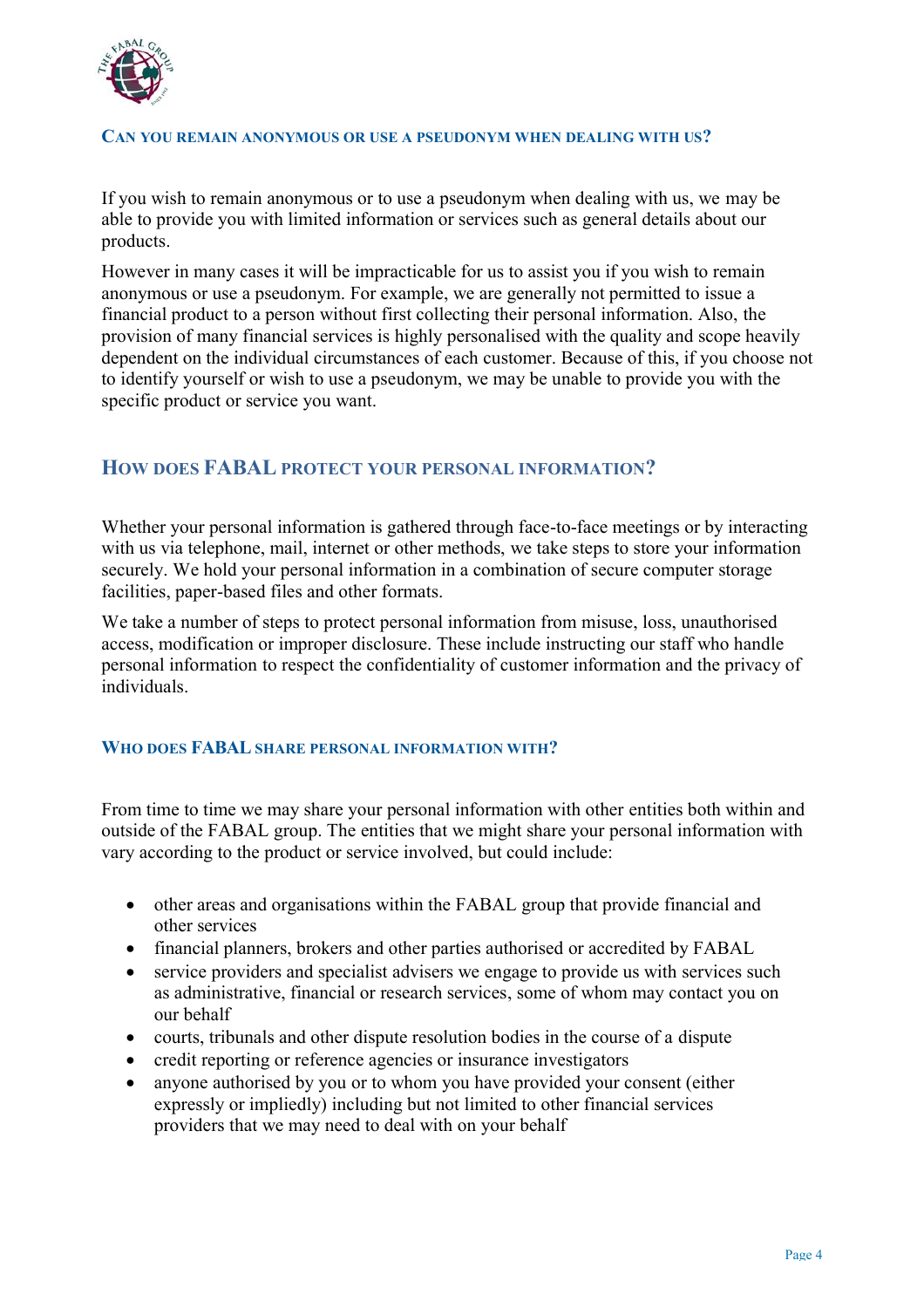

- anyone to whom we are required or authorised by law to disclose your personal information (for example, law enforcement agencies and national and international government and regulatory authorities including but not limited to the Australian Taxation Office, the Australian Prudential Regulation Authority, the Australian Securities and Investments Commission and the Australian Transaction Reports)
- other financial services institutions in order to detect, investigate or prevent actual or potential fraud in connection with the products or services we provide to you.

# **IS FABAL LIKELY TO DISCLOSE PERSONAL INFORMATION TO OVERSEAS RECIPIENTS?**

We do not expect to share information with recipients who may be located in, or have operations in, other countries.

If we do share information with overseas recipients we normally require any external organisations with whom we share your personal information to comply with the Australian Privacy Principles.

Please also note that personal information collected by one part of FABAL may be shared with other companies in the FABAL group.

#### **HOW DOES FABAL UPDATE PERSONAL INFORMATION?**

We realise that your personal information changes frequently – people move house, change jobs and update other personal circumstances on an ongoing basis. In most cases you can alter your details over the telephone or via the FABAL website.

If we believe the information we hold is incomplete or out of date, we may also seek to correct or complete our records by gathering data from other sources such as public records and other organisations.

#### **HOW LONG WILL FABAL KEEP YOUR INFORMATION?**

We may be legally required to maintain some of your records for a significant period of time. However once we believe information is no longer needed we may remove any identifying details or destroy the records entirely.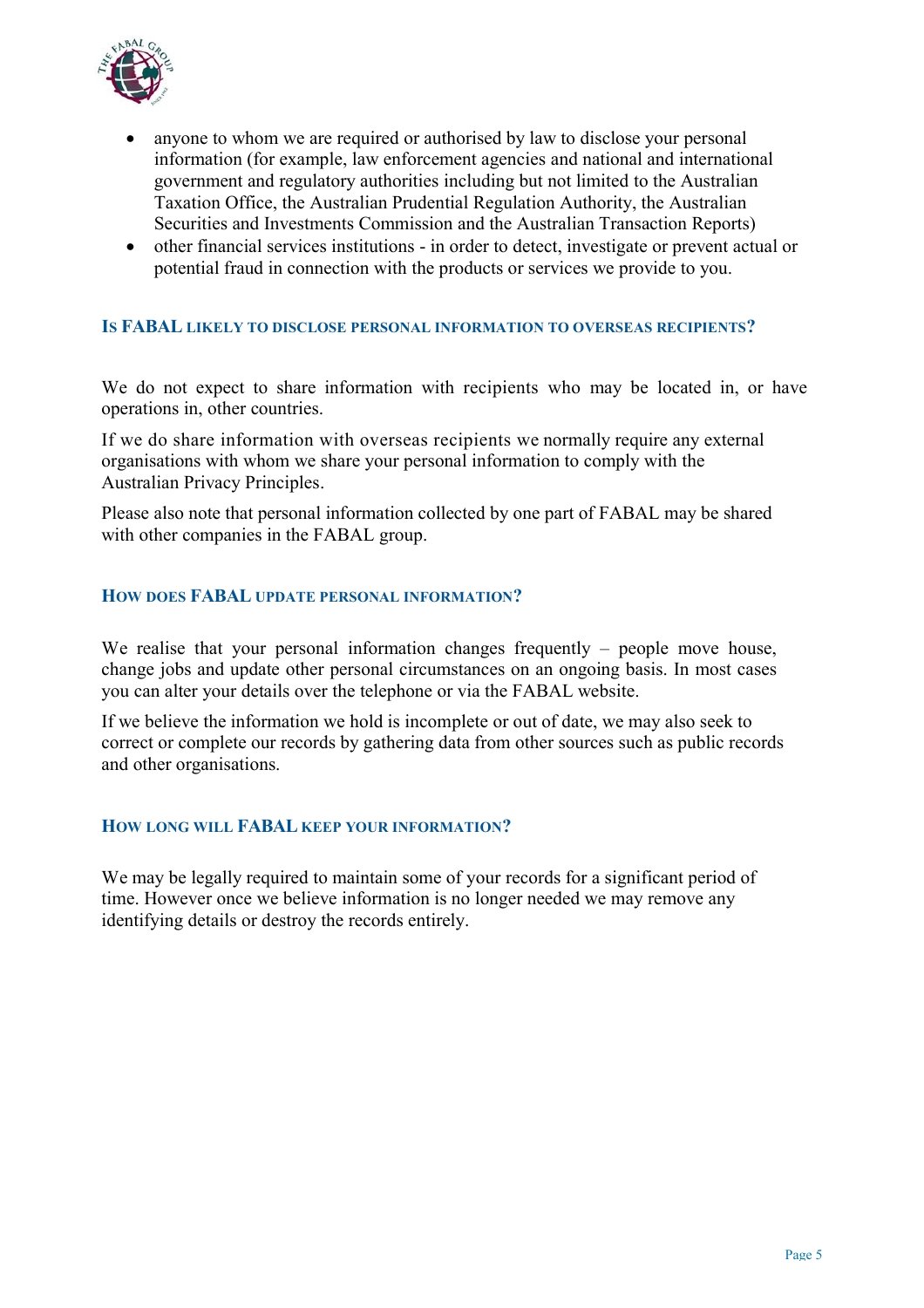

# **HOW CAN YOU CONTACT FABAL ABOUT PRIVACY?**

You can contact us to:

- seek more information about anything contained in this policy, or to request a copy of this policy in a different format
- update or correct your personal information
- opt out of receiving direct marketing material
- ask about accessing or correcting the personal information we hold about you or
- make a privacy related complaint.

in one of the following ways.

- $\checkmark$  By telephone: 08 8208-4000
- $\checkmark$  By email: admin@fabal.com.au
- $\checkmark$  In writing: PO Box 719 Unley SA 5061.

# **HOW DO I FIND OUT ABOUT THE PERSONAL INFORMATION FABAL HOLDS ABOUT ME?**

Under the Privacy Act you have the right to access the personal information we hold about you, with some exceptions. To make a request you need to complete a form outlining what information you require. Access forms can be obtained by contacting us as set out above.

FABAL is permitted to refuse access to personal information in certain situations. Examples include where:

- giving access would have an unreasonable impact on the privacy of other individuals
- giving access would be unlawful, or where denying access is required or authorised by an Australian law or a court order
- both of the following apply:
	- (i) we have reason to suspect that unlawful activity, or misconduct of a serious nature, that relates to our functions or activities has been, is being or may be engaged in; and
	- (ii) giving access would be likely to prejudice the taking of appropriate action in relation to the matter
- giving access is likely to interfere with law enforcement activities.

Before providing the requested information we will give you an estimate of any potential costs associated with this including expenses for locating, retrieving, reviewing and copying any of the material you need.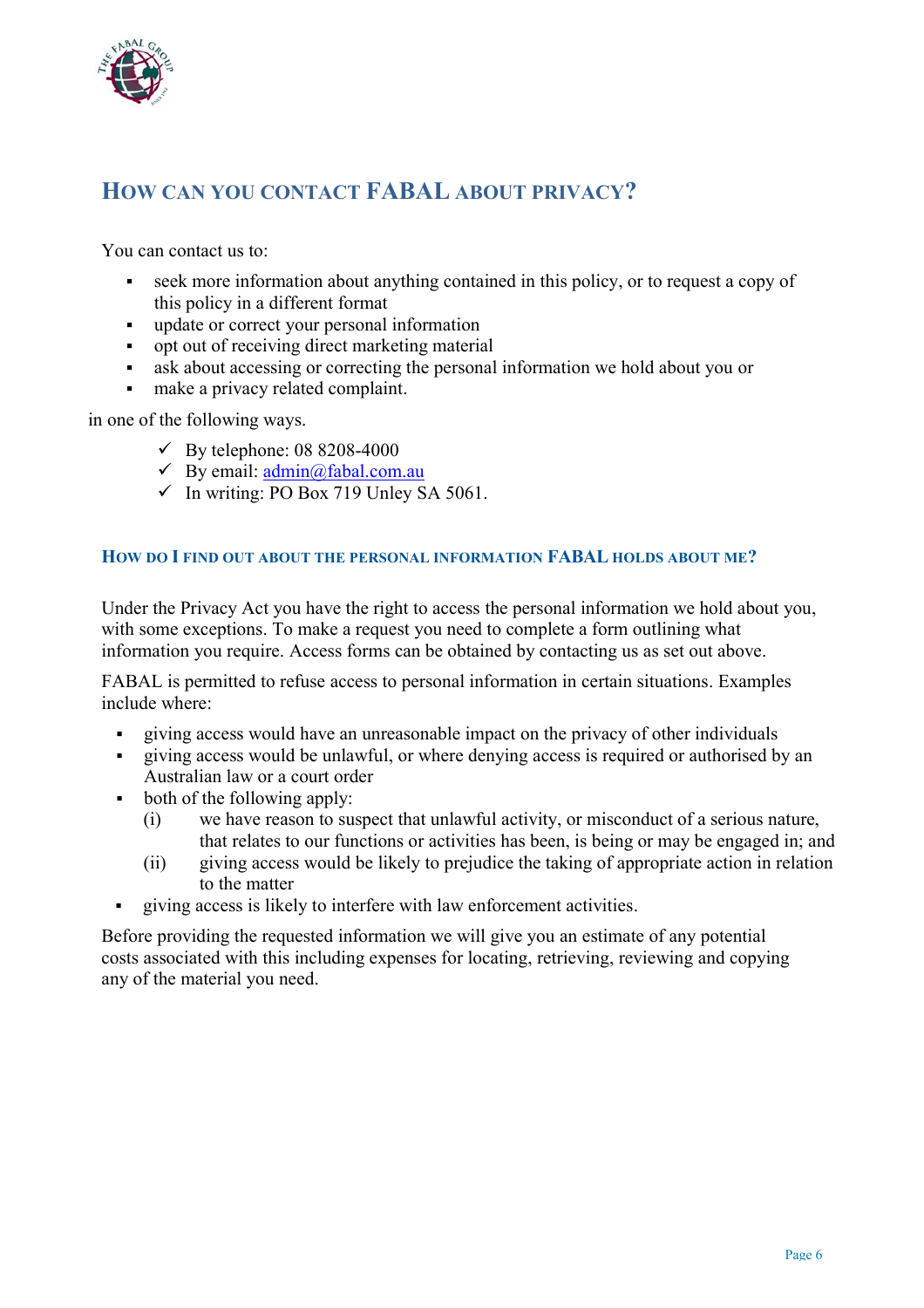

# **WHAT SHOULD I DO IF I HAVE A COMPLAINT?**

To raise any concerns you might have in relation to privacy, please contact us via the contact channels listed at the start of this section. We may then refer a complaint to a specific business area within the FABAL group and a representative of that area may respond to your concerns.

We take privacy-related complaints very seriously and consider all complaints carefully as part of our commitment to being open, honest and fair in dealing with your concerns.

In most cases, we'll contact you within five working days of receiving your complaint to let you know what actions we are taking regarding the matter.

# **HOW CAN I ESCALATE MY CONCERNS?**

If you feel your complaint has not been satisfactorily addressed in the first instance, or that it is taking too long to resolve, you can ask for your concerns to be escalated to the FABAL Privacy Officer. Contact details are as follows:

By email - PrivacyOfficer@fabal.com.au

In writing - The FABAL Group Privacy Officer

P.O. Box 2515

Kent Town DC SA 5071

If you still have concerns further assistance may be available from:

The Financial Ombudsman Service

Phone: 1300 780 808

Website: www.fos.com.au

Email: info@fos.com.au

or

The Office of the Australian Information Commissioner

Phone: 1300 363 992

Website: www.oaic.gov.au

Email: enquiries@oaic.gov.au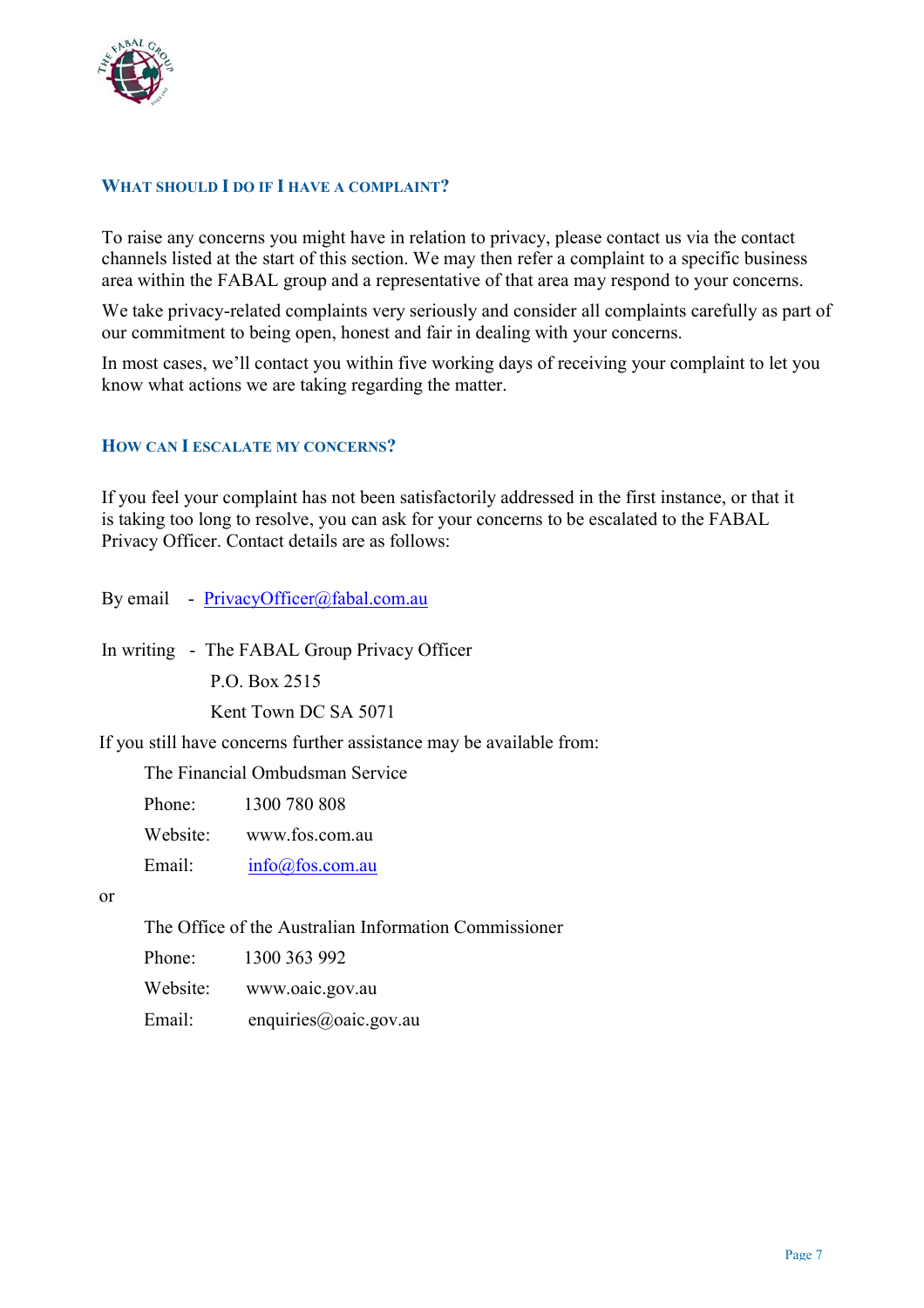

# **WHAT ABOUT PRIVACY AND THE INTERNET?**

This statement outlines some privacy issues specific to the www.fabal.com.au website.

# **INTERACTIVE TOOLS**

The FABAL website provides you with many interactive tools designed to provide information about your investment including key factsheets and reports.

FABAL may collect personal information you enter when using the interactive tools on our website.

# **WHAT IS A COOKIE AND HOW DOES FABAL USE COOKIES?**

Cookies are small pieces of text stored on your computer to help us determine the type of browser and settings you are using, where you have been on the web site, when you return to the web site, where you came from and to ensure your information is secure. The purpose of this information is to provide you with a more relevant and effective experience on the FABAL website including presenting web pages according to your needs or preferences.

We may use cookies to give you access to certain pages of the websites without having to log in each time you visit. FABAL may also use external service providers to track the traffic and usage on the web site.

Cookies are frequently used on many websites on the internet and you can choose if and how a cookie will be accepted by changing your preferences and options in your browser. You may not be able to access some parts of www.fabal.com.au if you choose to disable the cookie acceptance in your browser, particularly the secure parts of the website. We therefore recommend you enable cookie acceptance to benefit from all the services on the website.

# **LINKS TO THIRD PARTY WEBSITES**

The FABAL website has links to external third party websites that may benefit the user.

External websites should contain their own privacy statements and we recommend you review them when using their websites. Please note, however, that third party websites are not covered by this policy, and these sites are not subject to FABAL's privacy standards and procedures.